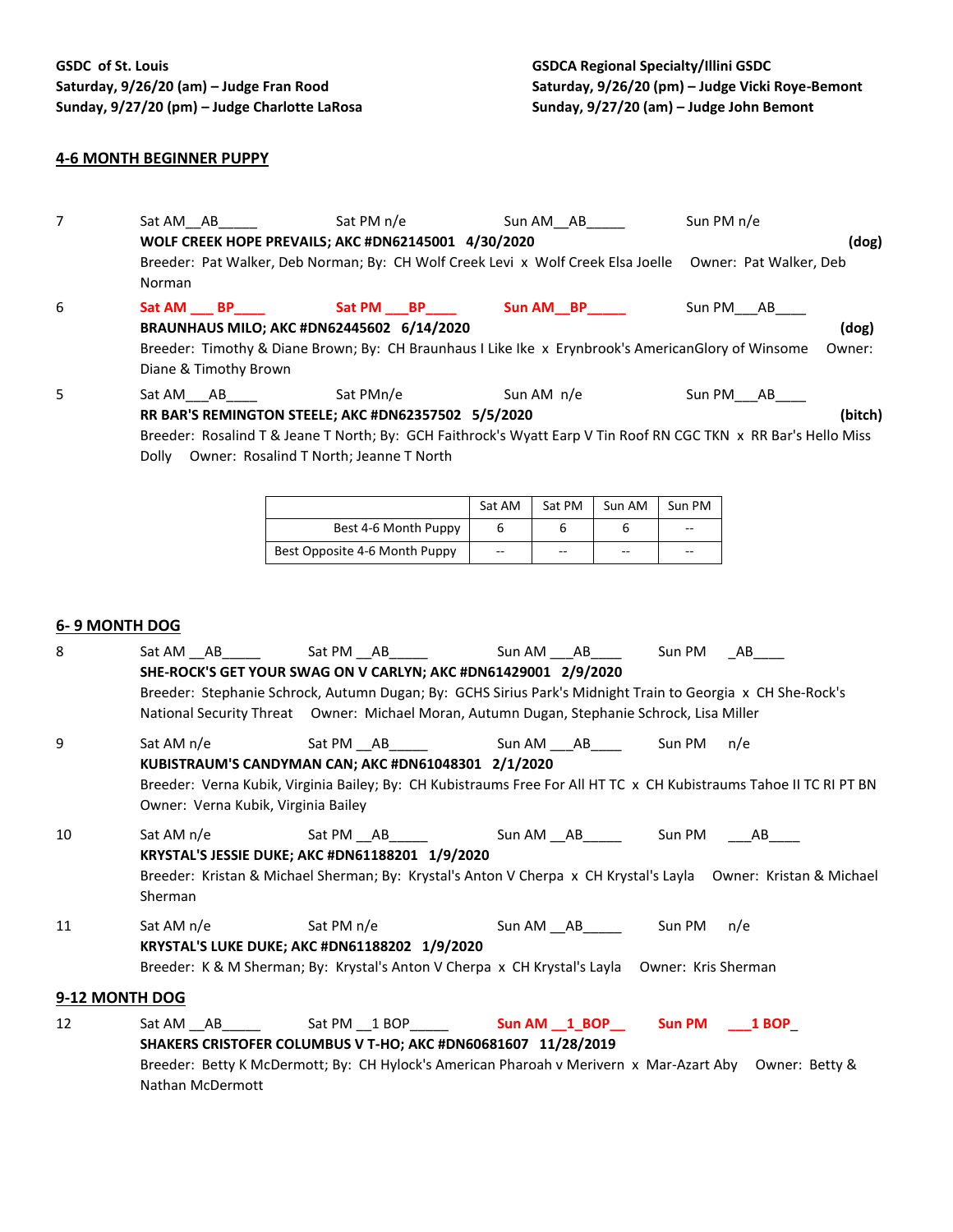## **12-18 MONTH DOG**

| 13                |                                                                                                                                                                                                                                                                                               |                       | Sun AM _____3_____   Sun PM ____2_____ |        |        |
|-------------------|-----------------------------------------------------------------------------------------------------------------------------------------------------------------------------------------------------------------------------------------------------------------------------------------------|-----------------------|----------------------------------------|--------|--------|
|                   | WINSOME'S ALABEARAMA V WINROCK; AKC #DN58971903 6/15/2019<br>Breeder: Frank J Fasano, Kristine M Fasano; By: GCHB Winsome's Love Me Tendbear RI x CH Winsome's Vegas                                                                                                                          |                       |                                        |        |        |
|                   | Showstopbear Owner: Troy Simpson                                                                                                                                                                                                                                                              |                       |                                        |        |        |
| 14                | Sat AM _____3____    Sat PM ____4______      Sun AM ____1______   Sun PM   ___1______<br>RANITA'S MAGIC MIKE; AKC #DN58547702 7/10/2019                                                                                                                                                       |                       |                                        |        |        |
|                   | Breeder: Anita Clouse; By: GCHS Class Act's Shot Through The Heart Windfall-Hillsi RN CGC x Ranita's TNT Owner:<br>Austin & Ellie Marsh                                                                                                                                                       |                       |                                        |        |        |
| 15                | Sat AM ____AB______   Sat PM ___AB________    Sun AM ___AB_______  Sun PM   ____AB<br>SHE-ROCK'S LOW RIDER OF INQUEST; AKC #DN57954601 5/25/2019<br>Breeder: Stephanie Schrock, Ileana Nogueras; By: GSHS Sirius Park's Midnight Train to Georgia x CH She-Rock's                             |                       |                                        |        |        |
| 16                | National Security Threat Owner: Stephanie Schrock, Stephanie Sherman<br>Sat AM $n/e$<br>KAISERIN'S WAITING GAME; AKC #DN58448304 7/12/2019<br>Breeder: Katie Bass; By: CH Windfall-Cherpa's Illuminator of Hickoryhill x Kaiserin's Wild Goose Hunt V Fame CD BN<br>CA CGCA Owner: Katie Bass | Sat PM 3              | Sun AM n/e Sun PM                      |        | n/e    |
| 17                | WINDBORNE'S "NO SURRENDER"; AKC #DN59002903 6/14/2019<br>Breeder: Carolyn J Edwards; By: GCHB Lacomtesse Lucifer Morningdtar x "Fire N' Ice" of Windborne Owner:<br>Carolyn J Edwards, Daniel Edwards                                                                                         |                       |                                        |        |        |
| 18                | Sat AM<br>ALAYGRAY'S BIG EASY; AKC #DN61644101 4/30/2019<br>Breeder: Victoria Jensen, Lisa Haus; By: GCH Kennelwood's Man U Man x Billyjo Black Dahlia Stonewall Owner: Lisa<br>Haus                                                                                                          | Sat PM ___ AB _______ | Sun AM n/e Sun PM 4                    |        |        |
| 19                | Sat AM n/e<br>BRAUNHAUS MALACHI; AKC #DN50116201 4/18/2019<br>Breeder: Diane Brown, TimothyBrown; By: CH Braunhaus I Like Ike x Winsome's Jennabear Lawrence Owner:<br>Diane Brown, Timothy Brown, Sophia Brown                                                                               | Sat PM 1              | Sun AM n/e Sun PM n/e                  |        |        |
| 20                | Sat AM n/e<br>WELOVE WILLIE NELSON; AKC #DN58251901 6/19/2019<br>Breeder: Jeffrey Moebius; By: CH Tatum's Welove To Trump That! x Welove DuChien's Joey's Girl Owner: Jeffrey<br>Moebius                                                                                                      | Sat PM                |                                        |        |        |
| 21                | Sat AM WD/BOW/BOS Sat PM AB<br>NAVA'S I'M THE ONE OF CHABLIS; AKC #DN59173201 7/28/2019<br>Breeder: Angel Navarro, Cindy Bartley; By: CH Canaan's Crimson's After Dark x Nava's Penne with Chablis<br>Angel Navarro, Cindy Bartley                                                            |                       | Sun AM ABS Sun PM M/UP                 |        | Owner: |
| 22                | Sat AM AB<br>HYLOWE'S CHOPIN OF EDAN; AKC #DN59613802 7/20/2019<br>Breeder: Ann Schultz, Julie Tittle; By: CH No Holds Barred of Edan x GCHS Hylowe's BitterSweet Symphony CA<br>Owner: Julie Tittl                                                                                           | Sat PM AB             | Sun AM n/e                             | Sun PM | AB     |
| <b>NOVICE DOG</b> |                                                                                                                                                                                                                                                                                               |                       |                                        |        |        |
| 23                | Sat AM AB<br>NEW ERA'S LEROCKET V LACOMTESSE; AKC #DN59407905 8/7/2019<br>Breeder: Derke Comeau, Rebecca Little, Stephanie Comeau; By: GCHB Lacomtesse LuciferMorningstar x CH Peakes<br>Brook Delightfully Dangerous Owner: Karen Lollar, Kara Hunger, Derke Comeau, Richard Lortie          | Sat PM __ AB ______   | Sun AM __ AB_____                      | Sun PM | AB     |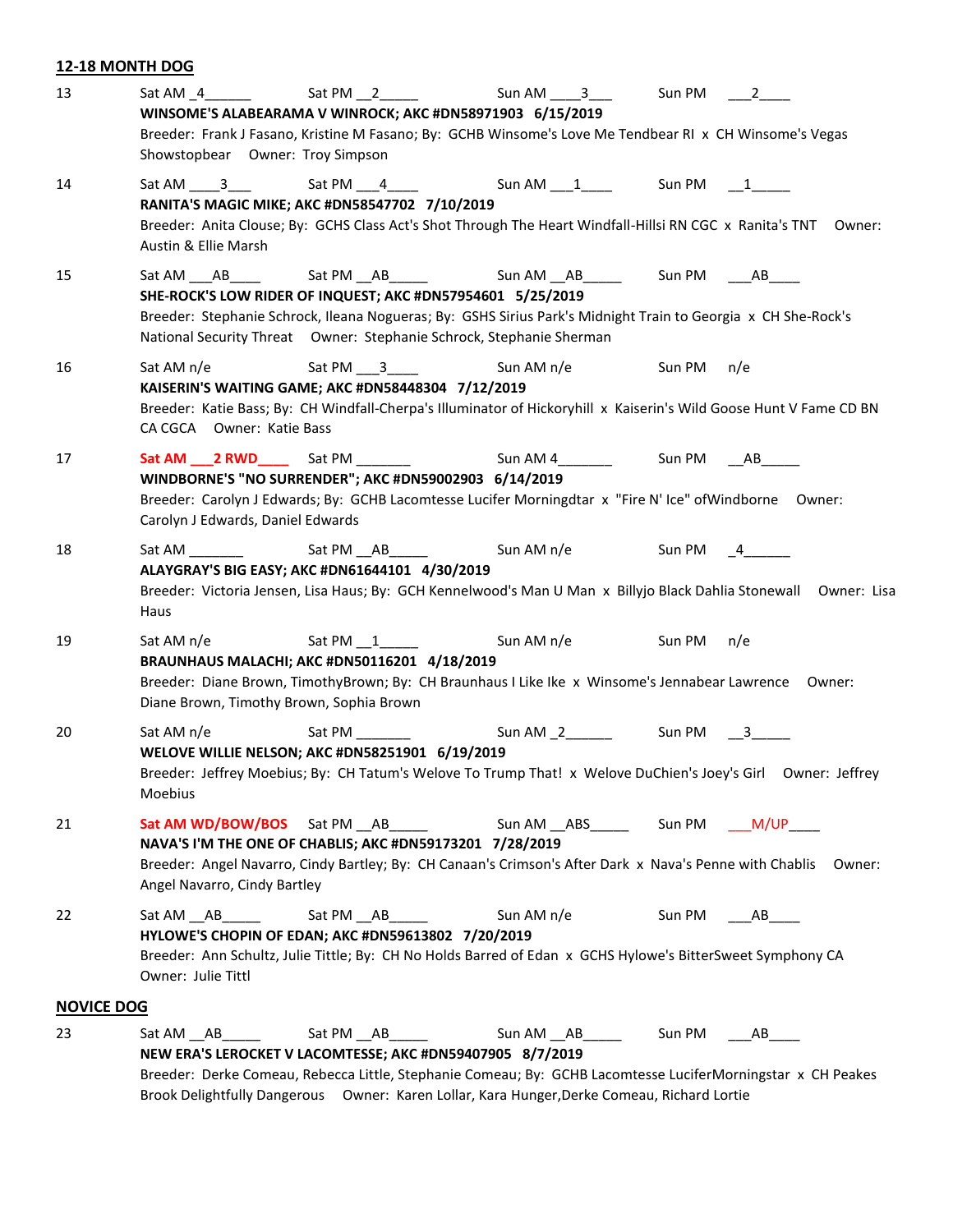| 24 | Sat AM n/e<br>Margaret Simerson, Craig Carson                              | Sat PM $\_\_2$<br>SIMCAR'S ONE BOURBON ONE SCOTCH ONE BEER; AKC #DN57996302 3/14/2019<br>Breeder: Margaret Simerson, Craig Carson; By: GCH Simcar's Duesenberg x Kubistraum's Trinity of Simcar Owner:                                                                                       | Sun AM 2                                | Sun PM                   | n/e |
|----|----------------------------------------------------------------------------|----------------------------------------------------------------------------------------------------------------------------------------------------------------------------------------------------------------------------------------------------------------------------------------------|-----------------------------------------|--------------------------|-----|
| 25 |                                                                            | MAKINTRAX LOVE & WAR CROSS TIMBERS RN TKN; AKC #DN57816708 4/25/2019<br>Breeder: Erin Nellis, Nanci Nellis, Beth Zils; By: GCHS Sirius Park's Midnight Train to Georgia x CH Makintrax Nora<br>Ephron Cross Timbers Owner: Vicki & Joseph Maxa                                               |                                         | Sun PM $\qquad \qquad 1$ |     |
| 26 | Sat AM __ AB _______ Sat PM n/e<br>Kimerer, Charles & Roberta Schiffelbein | CHARBO'S TOP GUN AT TANBARK; AKC #DN56971101 1/9/2019<br>Breeder: Roberta & Charles Schiffelbein; By: CH Braunhaus KidRock x CH Charbo's Nyte Raven v Jalyn Owner: Chris                                                                                                                     | Sun AM __AB______________Sun PM ___ n/e |                          |     |
|    | <b>BRED-BY-EXHIBITOR DOG</b>                                               |                                                                                                                                                                                                                                                                                              |                                         |                          |     |
| 27 |                                                                            | TACORAS-EUNOIA WORLD TRAVELER V KAISERIN; AKC #DN56117906 11/25/2018<br>Breeder: Lisa Walker, WayneWalker, Matt McMillan; By: Karizma's Key Largo von Loar Rowland x CH Karizmas Asia<br>von Loar Kaleef Tacora Owner: Katie Bass, Matt McMillan                                             |                                         |                          |     |
|    | <b>AMERICAN-BRED DOG</b>                                                   |                                                                                                                                                                                                                                                                                              |                                         |                          |     |
| 28 | Sat AM n/e                                                                 | Sat PM 4 5un AM AB 5un PM 4<br>VALLEY VIEW FAITHROCK REMEMBER WHEN; AKC #DN55086001 8/28/2018<br>Breeder: Christine Leeka, Terry Rock; By: GCH Faithrock Caralon Good Vibrations CD RN TC HT CHIC x Valley View's<br>Champagne Kisses CA Owner: Terry Rock, Larry Rock, Christine Leeka      |                                         |                          |     |
| 29 | Sat AM n/e                                                                 | Sat PM ________<br>HYLOCK'S HE'S SHO FINE; AKC #DN55813202 10/28/2018<br>Breeder: Jerry Rood, Fran Rood; By: CH Hylock's Q x Hylock's Sho Hanna Owner: Kenneth & Marie Cunningham                                                                                                            |                                         |                          |     |
| 30 | Sat AM n/e<br>Sharon Todoroff, Kelly Foehl                                 | Sat PM ____ AB ______<br>TODORHAUS TRIO KING KONG; AKC #DN53195301 11/28/2017<br>Breeder: Sharon Todoroff, Kelly Foehl; By: GCHP Marquis Hermes v Kenlyn x GCH Todorhaus Trinity Owner:                                                                                                      | Sun AM __ AB ______ Sun PM              |                          | n/e |
| 31 | Sat AM 1                                                                   | Sat PM n/e<br>KIMBERLITE'S SUNSHINE OF MY LIFE; AKC #DN55884901 11/5/2018<br>Breeder: Kim McNamara; By: GCH Lacomtesse Bellamy x CH Signature's Abby Scuito RN CGC Owner: Cheryl Olson                                                                                                       | Sun AM $1$ $1$                          | Sun PM                   | n/e |
| 32 | $SatAM$ $AB$                                                               | Sat PM n/e<br>NEW ERA'S SPAGHETTI AND VODKA; AKC #DN57351605 12/31/2018<br>Breeder: Derek Comeau, Rebecca Little, Stephanie Comeau; By: GCHB Lacomtesse Lucifer Morningstar x CH Peakes<br>Brook Delightfully Dangerous Owner: Debra Maldonado                                               | Sun AM n/e                              | Sun PM                   | AB  |
| 33 | Sat AM AB                                                                  | Sat PM n/e<br>RANITA'S LONE SURVIVOR V BROOK; AKC #DN53111701 11/24/2017<br>Breeder: Anita Clouse, K Brooks, J Corbin, S Morgan; By: CH Ranita's Dexter Morgan x GCHB Ranita's I'll Have Another<br>CGC Owner: Anita Clouse, K Brooks, J Corbin, S Morgan                                    | Sun AM n/e                              | Sun PM                   | n/e |
| 34 |                                                                            | $Sat AM$ $AB$ $St PM$ $1 RWD$ $3$ $500$ $AM$ $3$<br>KUBISTRAUM'S POWER PACK; AKC #DN55200202 9/23/2018<br>Breeder: Verna Kubik, Virginia Bailiey; By: GCH Lindenhill's Martello V Gracelyne TC x GCH Kubistraums Vista of<br>Aramist Peters Elite TC HIT Owner: Verna Kubik, Virginia Bailey |                                         |                          |     |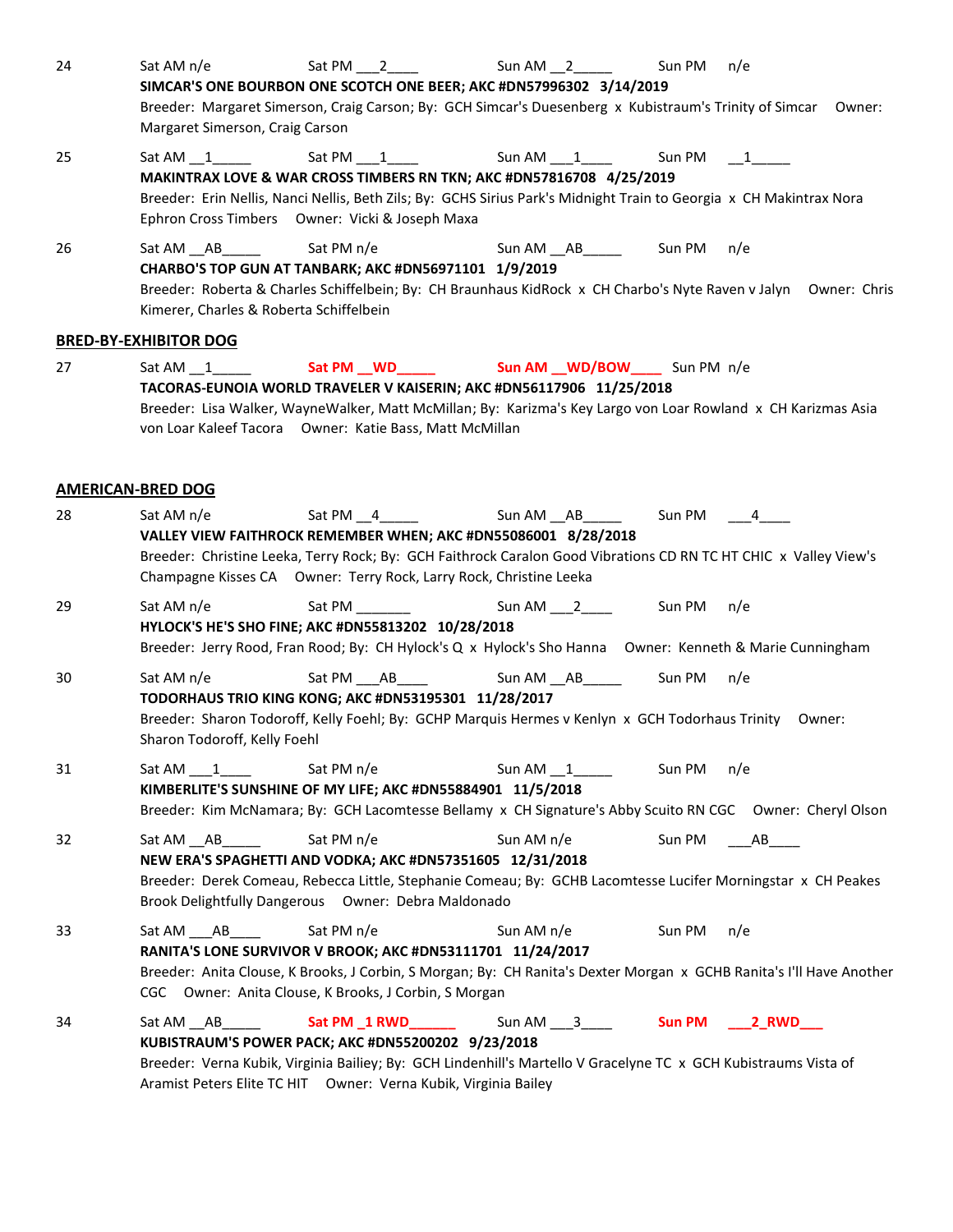| 35                     | Sat AM n/e<br>Christi Kirby-Baron, Cyndi Flautt | Sat PM __3______<br>CARETTI'S EXECUTIVE ORDER; AKC #DN53949101 4/23/2018<br>Breeder: Cyndi Flautt, Jim Flautt; By: CH Cross Timbers Blackmale x GCH Caretti's Disorderly Conduct RI Owner:                                      |        | Sun AM ____4_____ |        | Sun PM | n/e                                   |
|------------------------|-------------------------------------------------|---------------------------------------------------------------------------------------------------------------------------------------------------------------------------------------------------------------------------------|--------|-------------------|--------|--------|---------------------------------------|
| 36                     | Sat AM $n/e$<br>Yvonne & Reed Kowalczyk         | PONCA HILL-TANTARA'S WE WILL ROCK YOU; AKC #DN55650702 7/21/2018<br>Breeder: Yvonne & Reed Kowalczyk; By: CH Breal-Jogra's Uriah x CH Ponca Hill-Tantara's Heart of Gold Owner:                                                 |        |                   |        |        |                                       |
| 37                     | Moebius                                         | WELOVE R-BOY; AKC #DN55360201 3/4/2018<br>Breeder: Jeffrey Moebius; By: CH Welove DuChien's 'R' Man x Welove DuChien's Joey's Girl Owner: Jeffrey                                                                               |        |                   |        |        | Sun AM n/e Sun PM 3                   |
| 38                     | Sat AM n/e                                      | MARQUIS' RIDIN' DIRTY V KENLYN; AKC #DN56612002 11/16/2018<br>Breeder: Liz Oster, Maria Oster, Kent Boyles; By: CH Tatum's Welove To Trump That! x Marquis' Straight Tequila<br>Night v Kenlyn Owner: Kathy Barrow, Maria Oster |        |                   |        |        | n/e                                   |
| <b>OPEN DOG</b>        |                                                 |                                                                                                                                                                                                                                 |        |                   |        |        |                                       |
| 39                     | Sat AM n/e                                      | Sat PM n/e<br>LUZAK'S PURE MICHIGAN; AKC #DN53884101 6/1/2018<br>Breeder: Elizabeth Wilkerson; By: GCH Hylock's SHO x GCH Luzak's Dance With Me Owner: Elizabeth Wilkerson                                                      |        |                   |        |        |                                       |
| 40                     | Sat AM n/e<br>& Michael herman                  | Sat PM n/e<br>KRYSTAL'S KAYDEN; AKC #DN52563502 12/15/2017<br>Breeder: K & M Sherman; By: GCH Cherpa's High Dollar Client x Elite Design Asia Tokaye Dershimer Owner: Kristen                                                   |        |                   |        |        | Sun AM n/e Sun PM AB                  |
| 41                     | Sat AM $n/e$                                    | DROGAN OF GAR; AKC #DN52003503 11/4/2017<br>Breeder: David Garcia; By: GCH Winsome's Love Me Tendbear x CH Khaleesi of Gar  Owner: David Garcia                                                                                 |        |                   |        |        | n/e                                   |
| 42                     | $SatAM$ $AB$<br>Rockenstein                     | RIVERROCK'S STORMY WEATHER; AKC #DN55200301 7/10/2018<br>Breeder: Dr ZoaRockenstein; By: CH Woodsides Mindcraft x GCH Karizma's Raven of Riverrock Owner: Dr Zoa                                                                |        |                   |        |        | Sun AM ___ AB_____ Sun PM _____ AB___ |
|                        |                                                 |                                                                                                                                                                                                                                 | Sat AM | Sat PM            | Sun AM | Sun PM |                                       |
|                        |                                                 | <b>Winners Dog</b>                                                                                                                                                                                                              | 21     | 27                | 27     | 36     |                                       |
|                        |                                                 | <b>Reserve Winners Dog</b>                                                                                                                                                                                                      | 17     | 34                | 31     | 34     |                                       |
|                        |                                                 | # of Dogs Shown                                                                                                                                                                                                                 | 9      | 16                | 15     | 11     |                                       |
|                        |                                                 | Points                                                                                                                                                                                                                          | 3      | 5                 | 4      | 4      |                                       |
| <b>6-9 MONTH BITCH</b> |                                                 |                                                                                                                                                                                                                                 |        |                   |        |        |                                       |
| 43                     | $SatAM_3$                                       | Sat PM $\_\,$ 3<br>CIMARRON'S THIS IS WHAT DREAMS ARE MADE OF; AKC #DN60579301 1/4/2020<br>Breeder: Steve Dobbins; By: CH Cimarron's Raisin' A Ruckus x CH Cimarron's Dark Sarcasm Owner: Steve Dobbins                         |        | Sun AM 3          |        | Sun PM | $\sim$ 4                              |
| 44                     | Sat AM 1 BP                                     | Sat PM n/e                                                                                                                                                                                                                      |        | Sun AM 1          |        | Sun PM | $\overline{\mathbf{3}}$               |
|                        |                                                 | BREAL-JOGRA'S PIECE OF MY HEART V LUZAK; AKC #DN60882108 2/9/2020<br>Breeder: Joan Segro, Jode Perez-Gurri, Manuel Campo; By: GCH TRJ's Johnny Walker Red v Luzak x CH Jonah's                                                  |        |                   |        |        |                                       |

Rosalita of Breal-Jogra Owner: Elizabeth Wilkerson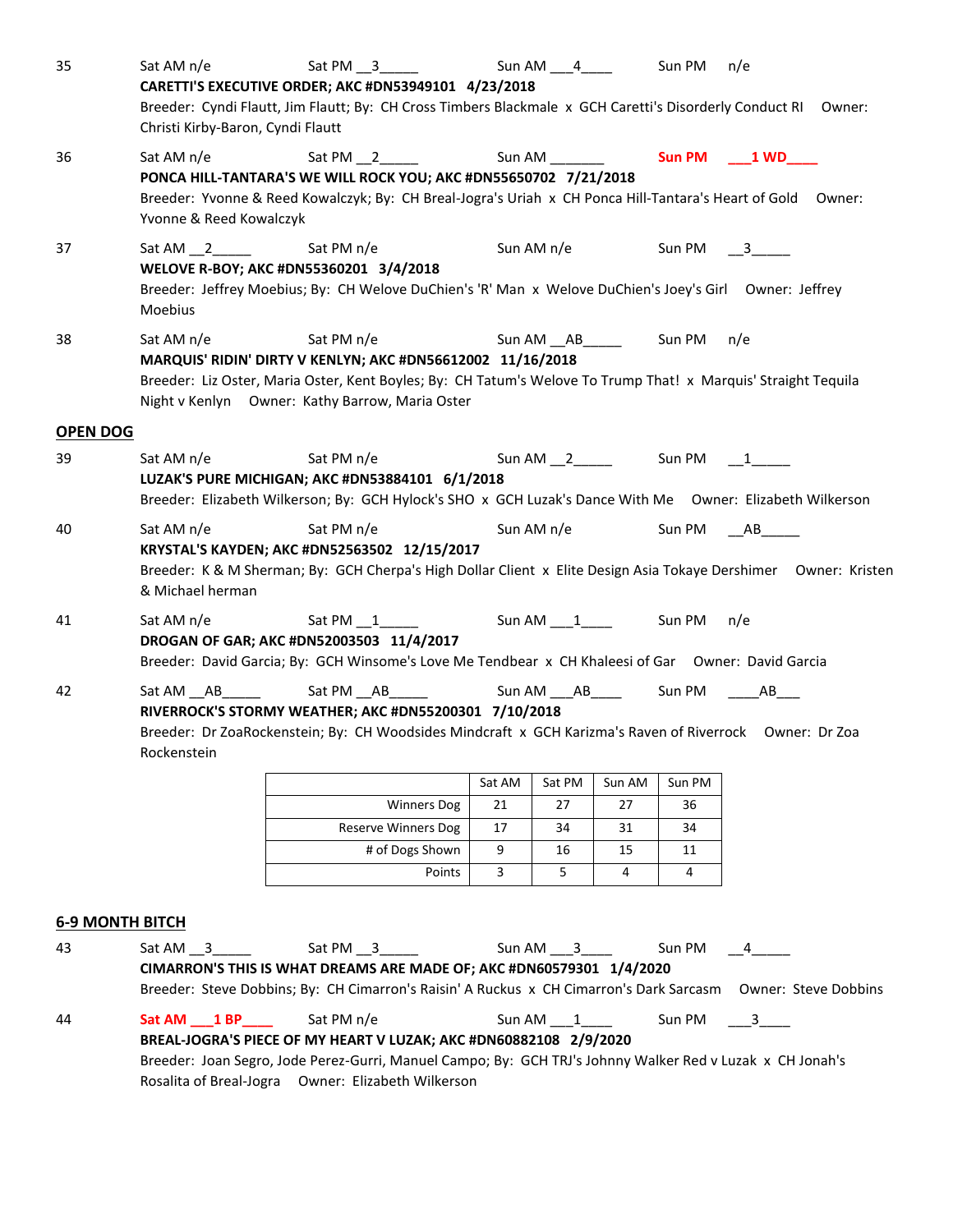| 45 | Sat AM AB                                     | Sat PM 1<br>TODORHAUS MOJAVE VERY SPECIAL AGENT; AKC #DN61868001 3/1/2020<br>Breeder: Mark French, Martha Simonett, Holly Leas; By: GCH Todorhaus Black Hawk V Lutzhaus FDC x CH Anne Isle's<br>Remy La Joie De Vivre RN CGCA TKN CGCU Owner: Sharon Todoroff, Lori Payne                                              | Sun AM 2                                          |        | Sun PM __ 1_BP____   |
|----|-----------------------------------------------|------------------------------------------------------------------------------------------------------------------------------------------------------------------------------------------------------------------------------------------------------------------------------------------------------------------------|---------------------------------------------------|--------|----------------------|
| 46 |                                               | Sat AM 2 Sat PM n/e Sun AM AB ___ Sun PM n/e<br>RANITA'S CHANTILLY LACE; AKC #DN60757501 1/6/2020<br>Breeder: Anita Clouse; By: CH Wolf Creek Levi x Ranita's TNT Owner: Anita Clouse                                                                                                                                  |                                                   |        |                      |
| 47 | SophiaBrown, Diane Brown                      | Sat AM __AB_______   Sat PM __AB_______     Sun AM __AB______  Sun PM   ___AB____<br>BRAUNHAUS SOPHIA'S SPARKLING ICE; AKC #DN61231209 2/15/2020<br>Breeder: Timothy & Diane Brown; By: CH Braunhaus I Like Ike x CH Braunhaus Shimmer & Shine Owner:                                                                  |                                                   |        |                      |
| 48 | Sat AM n/e                                    | RANITA'S MELANIA OF WOLF CREEK; AKC #DN60757504 1/6/2020<br>Breeder: Anita Clouse; By: CH Wolf Creek Levi x Ranita's TNT Owner: Pat Walker, Deb Norman                                                                                                                                                                 |                                                   |        | Sun PM $\frac{2}{2}$ |
|    | 9-12 MONTH BITCH                              |                                                                                                                                                                                                                                                                                                                        |                                                   |        |                      |
| 49 | Sat AM n/e<br>Wilkerson                       | LUZAK'S ROLLING A SEVEN; AKC #DN59493201 10/7/2019<br>Breeder: Elizabeth Wilkerson; By: Hylock's Phenom of Merivern x GCH Luzak's Dance with Me Owner: Elizabeth                                                                                                                                                       | Sat PM __ 1 BP ______ Sun AM __ 1 BP _____ Sun PM |        | n/e                  |
| 50 | Owner: Troy Drescher                          | Sat AM 1 Sat PM AB ____ Sun AM __ 2 ___ Sun PM __ n/e<br>RIVERROCK'S BELLE STARR OF BARROW RANCH; AKC #DN61186502 12/2/2019<br>Breeder: Kathleen Barrow, Zoa Rockenstein; By: CH RiverRock's Whistle Down the Wind x CH Karizma's Black Gold                                                                           |                                                   |        |                      |
|    | <b>12-18 MONTH BITCH</b>                      |                                                                                                                                                                                                                                                                                                                        |                                                   |        |                      |
| 51 | Roberts                                       | STARRDOGS BUCKLES AND BOOTS; AKC #DN59327001 9/22/2019<br>Breeder: Kathryn Roberts; By: CH Kaleefs Chaos x GCH Heartwoods Pistols and Pearls DJ FDC Owner: Kathryn                                                                                                                                                     |                                                   |        | Sun PM AB            |
| 52 | Sat AM n/e<br>Laura Marrocco, Christine Leeka | FAITHROCK VALLEYVIEW TINROOF FORBIDDEN FRUIT; AKC #DN58272601 3/30/2019<br>Breeder: Terry Rock, Larry Rock, Judy DeRousse, Christine Leeka; By: GCH Faithrock Caralon Good Vibrations CD RN TC<br>HT CHIC x GCH Hillside-Tanbark Locket CharboDeRouse of Faithrock CD RN FDC HT Owner: Terry Rock, Larry Rock,         | Sat PM _____ AB ____ Sun AM __ 3 _____            | Sun PM | n/e                  |
| 53 | Sat AM n/e<br>Owner: Ann Schultz              | Sat PM AB<br>VERDI OF HYLOWE EDAN; AKC #DN59613803 7/20/2019<br>Breeder: Ann Schultz, Julie Tittl; By: CH No Holds Barred of Edan x GCHS Hylowes BitterSweet Symphony CA                                                                                                                                               | Sun AM n/e                                        | Sun PM | n/e                  |
| 54 | Sat AM n/e                                    | Sat PM 2<br>TODORHAUS MOJAVE SOARING HIGH IN THE NIGHT; AKC #DN59757202 8/16/2019<br>Breeder: Mark French, Martha Simonett, Holly Leas; By: GCH Todorhaus Black Hawk V Lutzhaus FDC x CH Anne Isle's<br>Remy La Joie De Vivre RN CGCA TKN CGCU Owner: Sharon Todoroff, Lori Payne                                      | Sun AM 2                                          | Sun PM | n/e                  |
| 55 | Sat AM 3<br>Calabrese                         | Sat PM $\_\,$ 3<br>ARAMIST'S TRUTH TO POWER V MARATHON; AKC #DN58604604 6/21/2019<br>Breeder: D Calabrese, N Kelley Sullivan, O Calabrese, Amanda; By: CH Maja Kaleef's Bold Ruler of Marathon HSAs HIAs<br>x CH Atessa's You're So Vain of Aramist HSAsc HIAsc HXAs Owner: Seth Keida, Natasha Kelley Sullivan, Donna | Sun AM 4                                          | Sun PM | AB                   |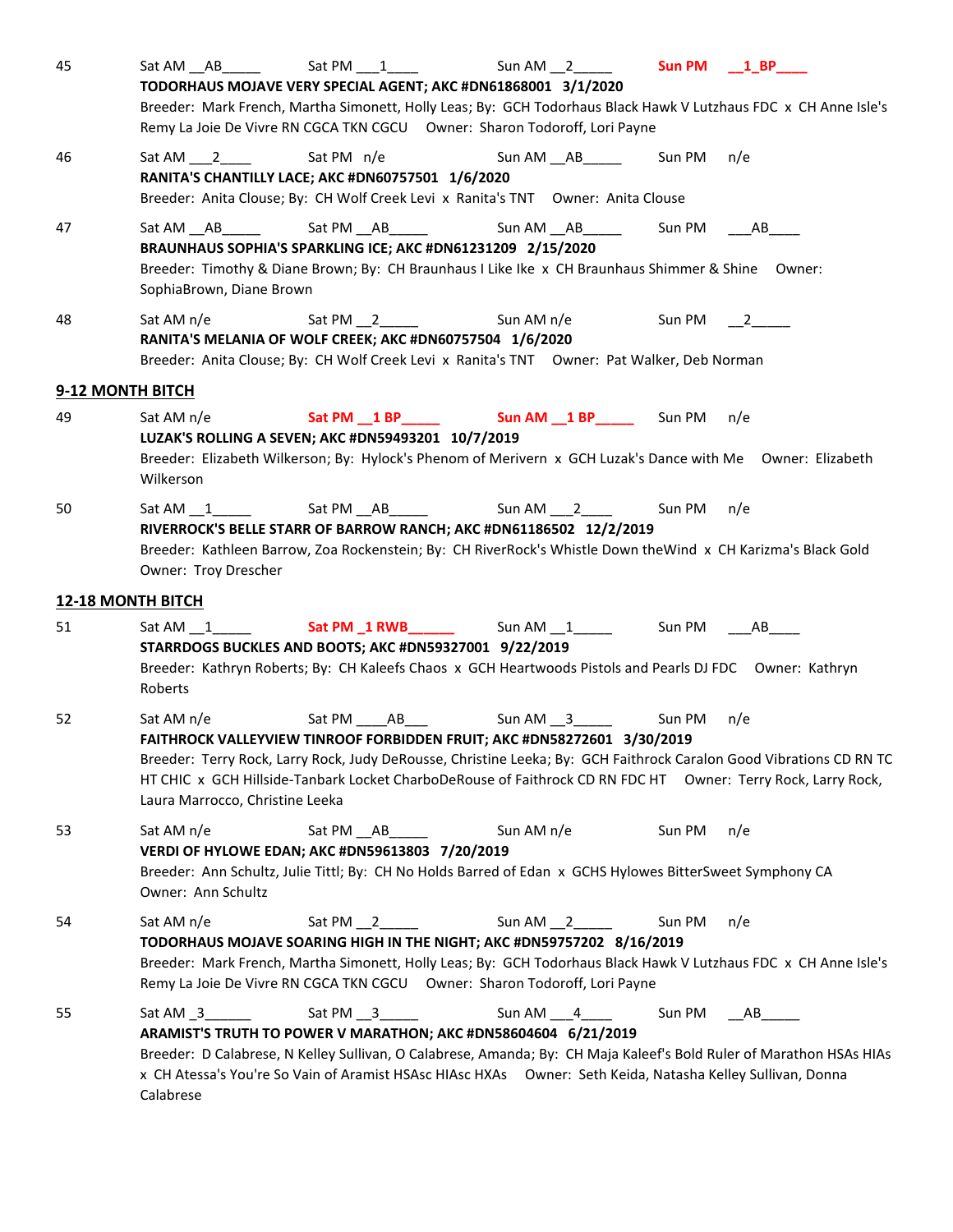| 56                  | Sat AM 2                                         | Sat PM $n/e$                                                                                                                                                                                                                                                                                              |                   | Sun PM | $\overline{\mathbf{2}}$ |
|---------------------|--------------------------------------------------|-----------------------------------------------------------------------------------------------------------------------------------------------------------------------------------------------------------------------------------------------------------------------------------------------------------|-------------------|--------|-------------------------|
|                     | CA CGCA Owner: Katie Bass                        | KAISERIN'S CROWN JEWEL; AKC #DN58448309 7/12/2019<br>Breeder: Katie Bass; By: CH Windfall-Cherpa's Illuminator of Hickoryhill x Kaiserin's Wild Goose Hunt V Fame CD BN                                                                                                                                   |                   |        |                         |
| 57                  | Sat AM n/e                                       | KAISERIN'S MARLIN V LORAN; AKC #DN58448303 7/12/2019                                                                                                                                                                                                                                                      |                   | Sun PM | n/e                     |
|                     | CA CGCA Owner: Katie Bass                        | Breeder: Katie Bass; By: CH Windfall-Cherpa's Illuminator of Hickoryhill x Kaiserin's Wild Goose Hunt V Fame CD BN                                                                                                                                                                                        |                   |        |                         |
| 58                  |                                                  | Sat AM __ AB ______ Sat PM __ AB _____ Sun AM __ AB ______ Sun PM ____ AB _____<br>AMBERS LAST WORD OF TONOR-NEW ERA; AKC #DN59002802 8/9/2019<br>Breeder: Barbara Amidon, Todd Vigor, Joan Vigor; By: GCHB Lacomtesse Lucifer Morningstar x Amber's My<br>FunnyValentine Owner: Todd Vigor, Derek Comeau |                   |        |                         |
| 59                  | Sat AM $n/e$<br>& Jim Lollar, Kara & Jake Hunter | Sat PM __ AB ___ ___ Sun AM __ AB __ ___ Sun PM<br>WINDBORNE'S PINK CADILLAC; AKC #DN59002902 6/14/2019<br>Breeder: Carolyn J Edwards; By: GCHB Lacomtesse Lucifer Morningstar x "Fire N' Ice" of Windborne Owner: Karen                                                                                  |                   |        | n/e                     |
| 60                  | Sat AM n/e<br>Cyndi Flautt, Jim Flautt           | CARETTI'S ALL OR NONE; AKC #DN5841703 6/6/2019<br>Breeder: Cyndi Flautt, Jim Flautt; By: CH Cross Timbers Blackmale x GCH Caretti's Disorderly Conduct RI Owner:                                                                                                                                          |                   |        |                         |
| 61                  | Sat AM n/e<br>Maxwell, Mary Lou Moray            | CANISPHERE'S MAI TAI; AKC #GL3968567 (Canada) 6/1/2019<br>Breeder: Karen Shiels; By: Marquis' Eastbound and Down x Marquis' Straight Tequila Night v Kenlyn Owner: Kevin                                                                                                                                  |                   |        |                         |
| 62                  | Owner: Miguel Gomez, Carlos Arguimbau            | Sat AM __ 4_______    Sat PM __AB_______     Sun AM __AB______   Sun PM   __3_____<br>VON LOAR ARONA GOMEZ OF KARIZMA; AKC #DN60522901 7/28/2019<br>Breeder: Miguel Gomez, Carlos Arguimbau; By: CH Von Loar Red Rum Gomez of Karizma x CH Gomez Matilda                                                  |                   |        |                         |
| 63                  | Owner: Julie Tittl                               | Sat AM _________    Sat PM ___EXC_____     Sun AM __AB_______  Sun PM   n/e<br>HYLOWE'S STROZZI OF EDAN; AKC #DN59613804 7/20/2019<br>Breeder: Ann Schultz, JulieTittl; By: CH No Holds Barred of Edan x GCHS Hylowe's Bitter Sweet Symphony CA                                                           |                   |        |                         |
| <b>NOVICE BITCH</b> |                                                  |                                                                                                                                                                                                                                                                                                           |                   |        |                         |
| 64                  | Sat AM AB<br>Moebius                             | Sat PM n/e<br>WELOVE TANYA TUCKER; AKC #DN58251902 6/19/2019<br>Breeder: Jeffrey Moebius; By: CH Tatum's Welove To Trump That! x Welove DuChien's Joey's Girl Owner: Jeffrey                                                                                                                              | Sun AM n/e        | Sun PM | AB                      |
| 65                  | Sat AM $n/e$                                     | Sat PM AB<br>WHAT'S NOT TO LIKE OF EDAN; AKC #DL58921102 6/26/2019<br>Breeder: Ann Schultz; By: CH No Holds Barred of Edan x CH Liar Liar Pants on Fire of Edan Owner: Ann Schultz                                                                                                                        | Sun AM n/e        | Sun PM | n/e                     |
| 66                  | $SatAM$ $AB$ $\qquad$                            | Sat PM ____ AB ______<br>RANITA'S OH CANADA V KBROOK; AKC #DN59821101 6/11/2018<br>Breeder: Jeannie Boulay; By: Ranita's Bad Boy Leroy Brown x FineLynes JJ Owner: Troy Simpson, Marcus Simpson                                                                                                           | Sun AM __AB______ |        | Sun PM __ AB________    |
| 67                  | Sat AM AB<br>Sharon Todoroff, Lori Payne         | Sat PM 1<br>MOJAVE TODORHAUS TENNESSEE WHISKEY; AKC #DN56747602 10/30/2018<br>Breeder: Lori Payne; By: CH Todorhaus Mojave Landslide CGC x Todorhaus Total Eclipse of the Heart Owner:                                                                                                                    | Sun AM 1          |        | Sun PM 1                |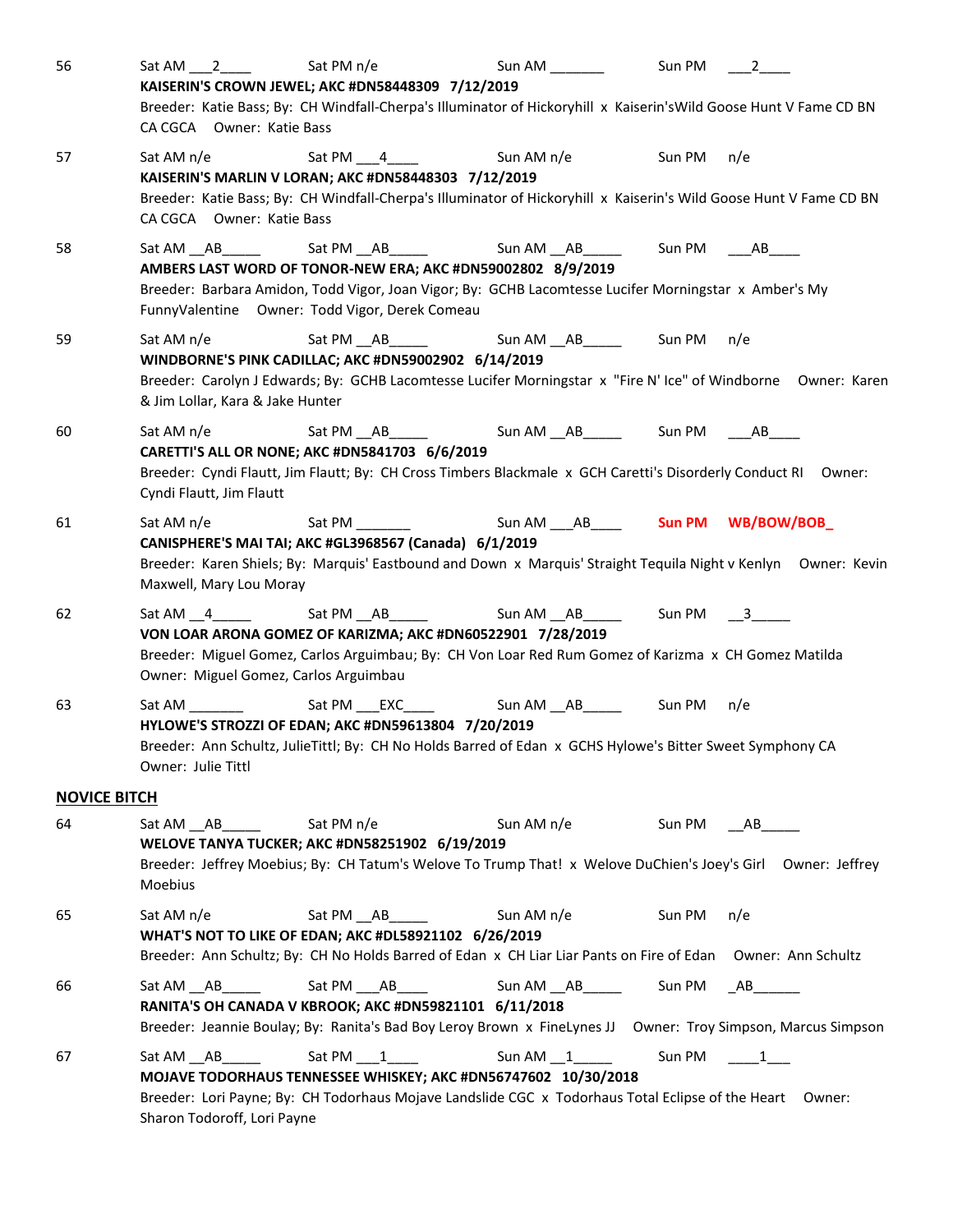| 68 | Sat PM ___ EXC_______<br>Sat AM $n/e$                                                                               | Sun AM __ AB ______   | Sun PM               | n/e                   |  |
|----|---------------------------------------------------------------------------------------------------------------------|-----------------------|----------------------|-----------------------|--|
|    | SIMCAR'S ONE PROMISE TOO LATE; AKC #DN57996301 3/14/2019                                                            |                       |                      |                       |  |
|    | Breeder: Margaret Simerson, Craig Carson; By: GCH Simcar's Duesenberg x Kubistraum's Trinity of Simcar Owner:       |                       |                      |                       |  |
|    | Margaret Simerson, Craig Carson                                                                                     |                       |                      |                       |  |
| 69 | Sat PM n/e<br>Sat AM 1                                                                                              | Sun AM n/e            | Sun PM               | n/e                   |  |
|    | WINDBORNE'S "TUNNEL OF LUV"; AKC #DN59002901 6/14/2019                                                              |                       |                      |                       |  |
|    | Breeder: Carolyn J Edwards; By: GCHB Lacomtesse Lucifer Morningstar x "Fire N' Ice" of Windborne Owner:             |                       |                      |                       |  |
|    | Carolyn J Edwards, Daniel Edwards                                                                                   |                       |                      |                       |  |
|    | <b>BRED-BY-EXHIBITOR BITCH</b>                                                                                      |                       |                      |                       |  |
| 70 | Sat PM _AB_______<br>$SatAM$ $AB$                                                                                   | Sun AM ___ AB _______ |                      | Sun PM ____ AB_______ |  |
|    | SUNFARM-GEORGE CREEK'S FANTASY ISLAND GIRL; AKC #DN50785803 6/18/2017                                               |                       |                      |                       |  |
|    | Breeder: N Bedea, S Espejo, D Hnath, L Anderson; By: CH Lairolyn's Fantasy Island x Sue-Lynn Sunfarm Glory Days V   |                       |                      |                       |  |
|    | Kaimacha Owner: Les & Cheryl Anderson, Nicol & Dale Bedea                                                           |                       |                      |                       |  |
|    | <b>AMERICAN-BRED BITCH</b>                                                                                          |                       |                      |                       |  |
| 71 | Sat PM n/e<br>Sat AM 2                                                                                              | Sun AM $\frac{2}{2}$  | Sun PM n/e           |                       |  |
|    | KIMBERLITE'S MY CHERIE AMOUR; AKC #DN55884903 11/5/2018                                                             |                       |                      |                       |  |
|    | Breeder: Kim McNamara; By: GCH Lacomtesse Bellamy x CH Signature's Abby Scuito RN CGC Owner: Kim                    |                       |                      |                       |  |
|    | McNamara                                                                                                            |                       |                      |                       |  |
| 72 | Sat AM $\_4$<br>Sat PM n/e                                                                                          | Sun AM ____           | Sun PM n/e           |                       |  |
|    | GUARDIAN'S NONO NOELLE V ROCHILL; AKC #DN57116401 11/11/2018                                                        |                       |                      |                       |  |
|    | Breeder: Jayne M Faupl, Julia Foster; By: CH George Creek's Out of this World x CH Guardians Gold Medal Rochill     |                       |                      |                       |  |
|    | Owner: Jayne M Faupl, Julia Foster                                                                                  |                       |                      |                       |  |
| 73 | Sat AM n/e<br>Sat PM $n/e$                                                                                          | Sun AM n/e            | Sun PM 1             |                       |  |
|    | GUARDIANS 2KISS A THIEF V ROCHILL; AKC #DN56293401 10/12/2018                                                       |                       |                      |                       |  |
|    | Breeder: J Faupl, L Shearin, J Foster; By: CH Charbo-Jalyn's Xtortionist V Tanbark Lauguin x Guardians Go4The Gold  |                       |                      |                       |  |
|    | Rochill Owner: Jayne Faupl, Julia Foster-Hess                                                                       |                       |                      |                       |  |
| 74 |                                                                                                                     | Sun AM $1$            | Sun PM $\frac{2}{2}$ |                       |  |
|    | ARAMIST'S FOUR LETTER WORD OF MARATHON HT; AKC #DN50463001 6/7/2017                                                 |                       |                      |                       |  |
|    | Breeder: D Calabrese, Natasha Kelley Sulllivan, O Calabrese & Amanda; By: GCH Mar Haven's California Dreamin' PT x  |                       |                      |                       |  |
|    | Karizma Kaleefs Patsy of Aramist  Owner: Natasha Kelley Sullivan, Donna Calabrese                                   |                       |                      |                       |  |
| 75 | Sat PM ___ AB ____<br>Sat AM AB                                                                                     | Sun AM ___ AB ____    | Sun PM               | AB                    |  |
|    | RANITA'S SWEET BABY JANE OF RB; AKC #DN45218001 12/28/2015                                                          |                       |                      |                       |  |
|    | Breeder: Anita Clouse; By: GCH Ranita's Never Ending Story x Ranita's High Maintenance Owner: Anita Clouse          |                       |                      |                       |  |
| 76 | Sat AM n/e<br>Sat PM 3                                                                                              | Sun AM $_4$           | Sun PM               | n/e                   |  |
|    | SIMCAR'S BALLROOM BLITZ; AKC #DN53937402 3/15/2018                                                                  |                       |                      |                       |  |
|    | Breeder: Margaret Simerson, Craig Carson; By: CH DuChien's American Rifleman Forever x Kubistraum'sTrinity of       |                       |                      |                       |  |
|    | Simcar Owner: Margaret Simerson, Craig Carson                                                                       |                       |                      |                       |  |
| 77 | Sat PM __AB______                                                                                                   | Sun AM AB             | Sun PM               | AB                    |  |
|    | KUBISTRAUMS POLLYANNA; AKC #DN55200204 9/23/2018                                                                    |                       |                      |                       |  |
|    | Breeder: Verna Kubik, Virginia Bailey; By: GCH Lindenhill's Martello V gGracelyne x GCH Kubistraums Vista ofAramist |                       |                      |                       |  |
|    | Peters Elite TC HIT Owner: Verna Kubik, VirginiaBailey                                                              |                       |                      |                       |  |
| 78 | Sat PM n/e<br>Sat AM n/e                                                                                            | Sun AM n/e            | Sun PM               | AB                    |  |
|    | KRYSTALS LOOK WHAT IF OUND; AKC #DN57442301 3/15/2019                                                               |                       |                      |                       |  |
|    | Breeder: Kristan & Michael herman; By: CH Kaleef Joshua V Kenlyn x Elite Design Asia Tokaye Dershimer Owner:        |                       |                      |                       |  |
|    | Kristen & Michael Sherman                                                                                           |                       |                      |                       |  |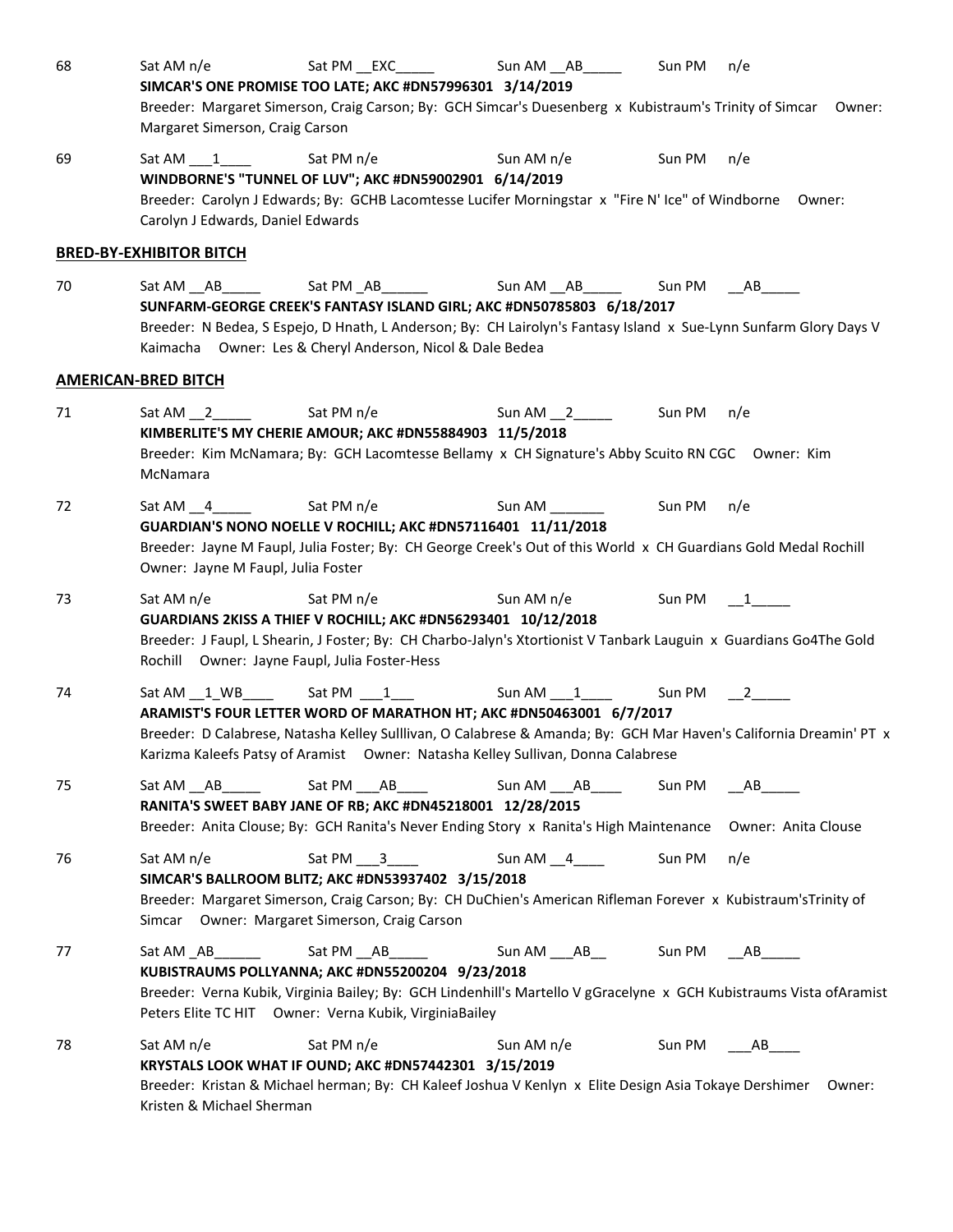| 79                | Sat AM 3                                                                                                                                                | Sat PM 2                                                                                                                                                                         | Sum AM <sub>3</sub>                                 | Sun PM | $\overline{\mathbf{3}}$ |  |  |  |
|-------------------|---------------------------------------------------------------------------------------------------------------------------------------------------------|----------------------------------------------------------------------------------------------------------------------------------------------------------------------------------|-----------------------------------------------------|--------|-------------------------|--|--|--|
|                   |                                                                                                                                                         | VON LOAR YALITZA GOMEZ OF KARIZMA; AKC #DN55698002 10/29/2018                                                                                                                    |                                                     |        |                         |  |  |  |
|                   |                                                                                                                                                         | Breeder: Miguel Gomez, Carlos Arbuimbau; By: GCH Montego Bay Von Loar x Karizma's Galla Von Loar Owner:                                                                          |                                                     |        |                         |  |  |  |
|                   | Miguel Gomez, Carlos Arguimbau                                                                                                                          |                                                                                                                                                                                  |                                                     |        |                         |  |  |  |
| <b>OPEN BITCH</b> |                                                                                                                                                         |                                                                                                                                                                                  |                                                     |        |                         |  |  |  |
| 80                | Sat AM 3                                                                                                                                                |                                                                                                                                                                                  | Sun AM 3 _____ Sun PM ___ 2_____                    |        |                         |  |  |  |
|                   |                                                                                                                                                         | VONDINEHARTS HI JYNX; AKC #dn54432105 7/25/2018                                                                                                                                  |                                                     |        |                         |  |  |  |
|                   |                                                                                                                                                         | Breeder: Nick & Sandy Dinehart; By: GCH Bloomsberrys Amadeus x VonDinehart Everybody Wants Alexus Owner:                                                                         |                                                     |        |                         |  |  |  |
|                   | Nick & Sandy Dinehart                                                                                                                                   |                                                                                                                                                                                  |                                                     |        |                         |  |  |  |
| 81                |                                                                                                                                                         | Sat AM __ AB ______ Sat PM ___ 3_____ Sun AM ________ Sun PM _____3___                                                                                                           |                                                     |        |                         |  |  |  |
|                   |                                                                                                                                                         | TODORHAUS MOJAVE'S GYPSY HT; AKC #DN54805601 4/12/2018                                                                                                                           |                                                     |        |                         |  |  |  |
|                   |                                                                                                                                                         | Breeder: Lori Payne, Sharon Todoroff; By: CH Todorhaus Mojave Landslide CGC x GCH Todorhaus-Landsend's Light A                                                                   |                                                     |        |                         |  |  |  |
|                   | Candle HT PT Owner: Lori Payne                                                                                                                          |                                                                                                                                                                                  |                                                     |        |                         |  |  |  |
| 82                |                                                                                                                                                         |                                                                                                                                                                                  |                                                     | Sun PM | n/e                     |  |  |  |
|                   |                                                                                                                                                         | HYLOWE'S DEVIL IN HER HEART V COSMIC; AKC #DN54983602 6/1/2018                                                                                                                   |                                                     |        |                         |  |  |  |
|                   |                                                                                                                                                         | Breeder: Julie Tittl, Tiffany King; By: CH No Holds Barred of Edan x GCHS Hylowes BitterSweet Symphony CA                                                                        |                                                     |        |                         |  |  |  |
|                   | Owner: Julie Tittl, Tiffany King                                                                                                                        |                                                                                                                                                                                  |                                                     |        |                         |  |  |  |
| 83                |                                                                                                                                                         | Sat AM ____AB______   Sat PM ___AB________     Sun AM ___AB_______  Sun PM  ____AB_____                                                                                          |                                                     |        |                         |  |  |  |
|                   |                                                                                                                                                         | TAZZMAN'S CONFIDENCE IN MOTION; AKC #GG808266 (Canada) 4/21/2019                                                                                                                 |                                                     |        |                         |  |  |  |
|                   |                                                                                                                                                         | Breeder: Kerry Prevett, Patrick McLean, Kurt Bauccio; By: Tazzman's Aregon x Tazzman's Inspiration Merivern                                                                      |                                                     |        |                         |  |  |  |
|                   |                                                                                                                                                         | Owner: Jerry Bobak, Wendy Bobak, Kerry Prevett                                                                                                                                   |                                                     |        |                         |  |  |  |
| 84                | Sat AM 4                                                                                                                                                | Sat PM n/e                                                                                                                                                                       | Sun AM n/e                                          |        | Sun PM __ AB________    |  |  |  |
|                   |                                                                                                                                                         | BARK AWAY'S GLORY DAYS OF GEORGE CREEK; AKC #DN55394603 10/26/2018                                                                                                               |                                                     |        |                         |  |  |  |
|                   |                                                                                                                                                         | Breeder: Seth Keida; By: George Creek-Sunfarm's Match Maker x GCH Greenleaf's Firestarter Surigo CrossTimbers                                                                    |                                                     |        |                         |  |  |  |
|                   | Owner: Seth Keida, Nico & Dale Bedea                                                                                                                    |                                                                                                                                                                                  |                                                     |        |                         |  |  |  |
| 85                | Sat AM n/e                                                                                                                                              | Sat PM $2$                                                                                                                                                                       | Sun AM 2 Sun PM n/e                                 |        |                         |  |  |  |
|                   |                                                                                                                                                         | WOODSIDE'S HERE FOR THE PARTY; AKC #FY813180 (Canada) 12/6/2018                                                                                                                  |                                                     |        |                         |  |  |  |
|                   | Breeder: Sandy Andersn, William Campbell; By: CH Woodside's Maximillion x CH Woodside's Mischief Maker                                                  |                                                                                                                                                                                  |                                                     |        |                         |  |  |  |
|                   | Owner: William Campbell                                                                                                                                 |                                                                                                                                                                                  |                                                     |        |                         |  |  |  |
| 86                | Sat AM n/e                                                                                                                                              | Sat PM n/e                                                                                                                                                                       | Sun AM __ 1 WB__________ Sun PM _______ 1 RWB______ |        |                         |  |  |  |
|                   | KRYSTAL'S KAYLA; AKC #DN52563501 12/15/2017<br>Breeder: K & M Sherman; By: GCH Cherpa's Higfh Dollar client x Elite Design Asia Tokaye Dershimer Owner: |                                                                                                                                                                                  |                                                     |        |                         |  |  |  |
|                   |                                                                                                                                                         |                                                                                                                                                                                  |                                                     |        |                         |  |  |  |
|                   | Kristan & Michael Sherman                                                                                                                               |                                                                                                                                                                                  |                                                     |        |                         |  |  |  |
| 87                | Sat AM n/e                                                                                                                                              | Sat PM ___ WB/BOW __                                                                                                                                                             | Sun AM n/e                                          | Sun PM | n/e                     |  |  |  |
|                   |                                                                                                                                                         | KRYSTAL'S KATY; AKC #DN525673503 12/15/2017                                                                                                                                      |                                                     |        |                         |  |  |  |
|                   | Sherman                                                                                                                                                 | Breeder: K & M Sherman; By: GCH Cherpa's High Dollar Client x Elite Design Asia Tokaye Dershimer Owner: K & M                                                                    |                                                     |        |                         |  |  |  |
|                   |                                                                                                                                                         |                                                                                                                                                                                  |                                                     |        |                         |  |  |  |
| 88                | Sat AM 2                                                                                                                                                | Sat PM                                                                                                                                                                           | Sun AM $\_4$ _______                                | Sun PM | AB                      |  |  |  |
|                   |                                                                                                                                                         | WINDFALL'S I AM WOMAN V ROSS; AKC #DN53275606 3/22/2018<br>Breeder: J Pyle, G Szymczak, P Szymczak, J Willis, D Fox; By: GCHB Class Act's Shot Thru the Heart Windfall Hillsi RN |                                                     |        |                         |  |  |  |
|                   |                                                                                                                                                         | CGC x CH Myjoy-Foxhaven Once a Witch Always a Witch Windfal Owner: Elaine Ross                                                                                                   |                                                     |        |                         |  |  |  |
|                   |                                                                                                                                                         |                                                                                                                                                                                  |                                                     |        |                         |  |  |  |

|                       | Sat AM | Sat PM | Sun AM | Sun PM |
|-----------------------|--------|--------|--------|--------|
| <b>Winners Bitch</b>  | 74     | 87     | 86     | 61     |
| Reserve Winners Bitch | 82     | 51     | 74     | 86     |
| # of Dogs Shown       | 18     | 21     | 21     | 14     |
| Points                |        |        |        |        |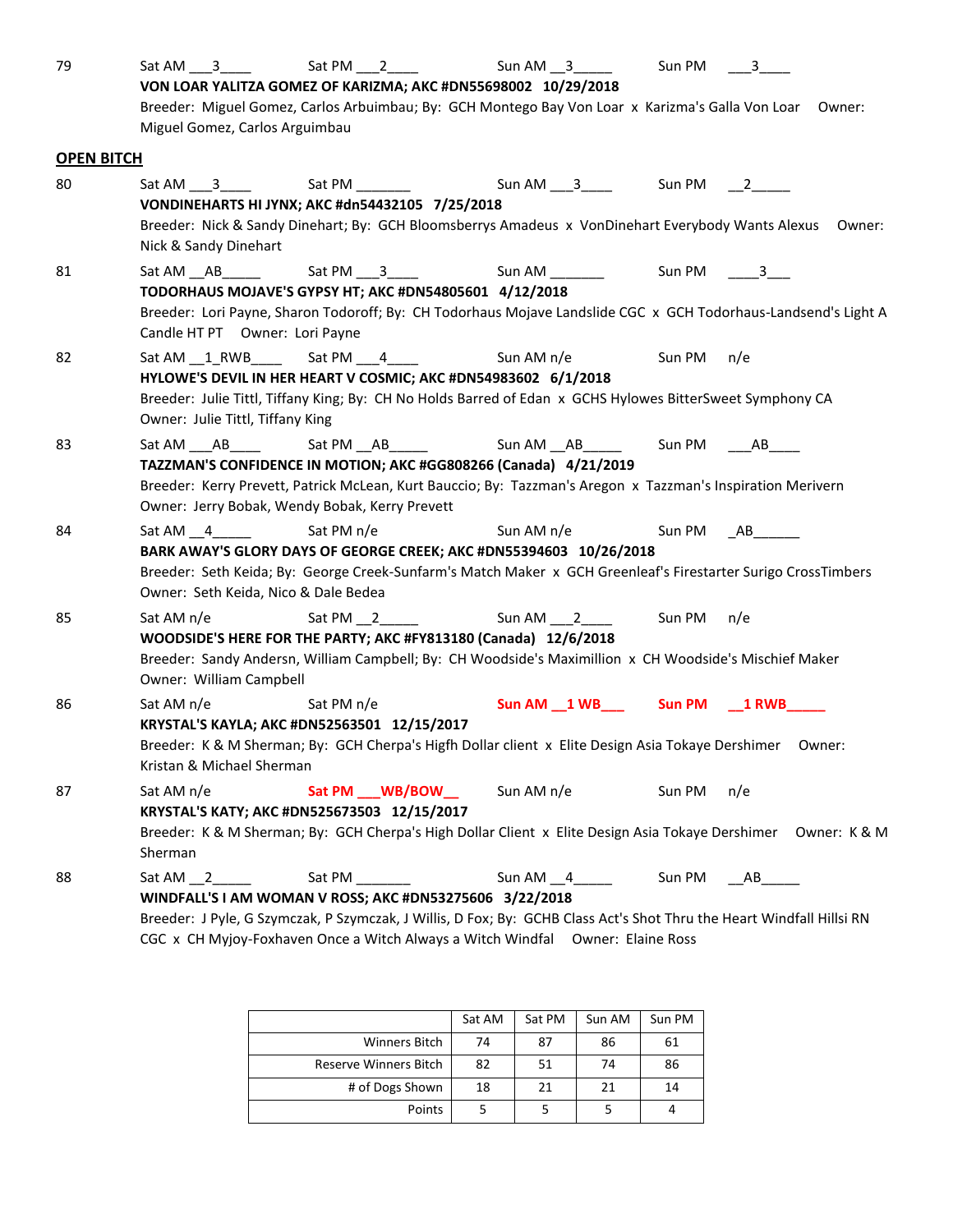## **VETERAN BITCH**

| 89 |                                          | Sat AM 1 BV Sat PM n/e                                                                                                                                                                                                                                                    | Sun AM n/e            |                    | Sun PM 1 BV     |
|----|------------------------------------------|---------------------------------------------------------------------------------------------------------------------------------------------------------------------------------------------------------------------------------------------------------------------------|-----------------------|--------------------|-----------------|
|    | Kelly Murphy                             | CH DEVINE'S ROCKSTAR; AKC #DN29547204 9/20/2020<br>Breeder: Jennifer Souster; By: CH Winsome's Rocky Bearboa x Devine's Heavenly Elevation Owner: Glenn Murphy,                                                                                                           |                       |                    |                 |
|    |                                          |                                                                                                                                                                                                                                                                           | Sat AM<br>Sat PM      | Sun AM<br>Sun PM   |                 |
|    |                                          | <b>Best Veteran</b>                                                                                                                                                                                                                                                       | 89<br>цú.             | 89<br>$\mathbf{u}$ |                 |
|    |                                          |                                                                                                                                                                                                                                                                           |                       |                    |                 |
|    | <b>BEST OF BREED</b>                     |                                                                                                                                                                                                                                                                           |                       |                    |                 |
| 90 | Sat AM                                   | Sat PM BOS<br>GCH TODORHAUS BLACK HAWK V LUTZHAUS FDC; AKC #DN47480406 10/20/2016                                                                                                                                                                                         | Sun AM ___ SEL_______ | Sun PM SEL         | (Dog)           |
|    | Lori Payne                               | Breeder: Mark A French; By: GCH Todorhaus Cloud Dragon x Karma Carmella of Lutzhaus Owner: Sharon Todoroff,                                                                                                                                                               |                       |                    |                 |
| 91 |                                          | Sat AM __ SEL ______________ Sat PM __ SEL _______                                                                                                                                                                                                                        | Sun AM _________      | Sun PM n/e         |                 |
|    | Owner: Troy Drescher                     | CH LINDENHILL'S GREYJOY V GRACELYNE CGC; AKC #DN49636707 3/18/2017<br>Breeder: Mike and Sheila Metz, Rick Seki; By: GCH Lindenhill's Martello v Gracelyne x Lindenhill's Gracelyne Tin Cup                                                                                |                       |                    | (Dog)           |
| 92 | Sat AM n/e                               | Sat PM<br>GCH LINDENHILL'S COLD PAC V GRACELYNE TC CGCU CGCA CD RE BN; AKC #DN45534901 1/18/2016<br>Breeder: Michael & Sheila Metz, Rick & Liann Seki; By: GCH Lindenhill's Martello v Gracelyne TC x Lindenhill's<br>Gracelyne Tin Cup Owner: Amber Eisfeld, Sheila Metz | Sun AM <u>sunners</u> | Sun PM n/e         | (Dog)           |
| 93 | Sat AM n/e                               | Sat PM n/e<br>CH WONDERLAND'S GONE COUNTRY; AKC #DN50165506 6/22/2017<br>Breeder: John Conely, Ed Farrell; By: GCH Wolf Creek Galaxy of Merivern x GCH Wonderland's Force of Nature                                                                                       | Sun AM <b>Sun AM</b>  | Sun PM n/e         | (Dog)           |
|    | Owner: Dick Conely                       |                                                                                                                                                                                                                                                                           |                       |                    |                 |
| 94 | Sat AM n/e<br>John Conely, Ed Farrell    | Sat PM n/e<br>GCH CARETTI'S BLUES MAN; AKC #DN37831504 10/5/2013<br>Breeder: Jim & Cyndi Flautt; By: GCH Wolf Creek Galaxy of Merivern x CH Caretti-Jerrwen's Bewitched                                                                                                   | Sun AM n/e            | Sun PM AB          | (Dog)<br>Owner: |
| 95 | Sat AM<br>Owner: Ed Farrell, John Conely | Sat PM n/e<br>CH WONDERLAND'S GEORGIA ON MY MIND; AKC #DN50165507 6/22/2017<br>Breeder: Ed Farrell, John Conely; By: GCHP Wolf Creek Galaxy of Merivern x GCHB Wonderland's Force of Nature                                                                               | Sun AM n/e            | Sun PM n/e         | (Dog)           |
| 96 | Sat AM n/e                               | Sat PM n/e                                                                                                                                                                                                                                                                | Sun AM<br>AB          | Sun PM n/e         |                 |

**GCH CHARBO JALYN'S XTORTIONIST V TANBARK LAUGUIN; AKC #DN46674001 5/21/2016 (Dog)** Breeder: RobertaSchiffelbein, Lynette Stone; By: CH Charbo's Colt 45 x GCH Hicliff's Razz Ma Tazz Zytut Owner: Laura Shearin, Chris Kimmerer, R Schiffelbein, C Schiffelbein 97 Sat AM n/e Sat PM n/e Sat PM n/e Sun AM \_\_AB\_\_\_\_\_ Sun PM \_\_AB\_ **CH CHABLIS WARLOCK V SCHNEIDERHOF; AKC #DN55567703 9/9/2018 (Dog)**

Breeder: Cindy Bartley, Nancy chneider, Jaime Stevens, Bart Bartley; By: GCH Karizma's Montego Bay Von Loar x CH

Schneiderhof's Maleficent Owner: Gail & Herman Stiefferman 98 Sat AM \_\_AB \_\_\_\_ Sat PM \_\_AB\_\_\_\_\_\_ Sun AM \_\_\_AB\_\_\_\_\_ Sun PM \_\_\_AB\_\_\_\_ **GCH FAITHROCK'S WYATT EARP V TIN ROOF RN TKN CGC TC; AKC #DN49745302 4/24/2017 (Dog)** Breeder: RitaRooney, Terry and Larry Rock; By: GCH ClassAct'sShotThrough The Heart Windfall-Hillside RN CGC TC x Faithrock You've Got a Friend Owner: Laura and Tony Marrocco, Terry Rock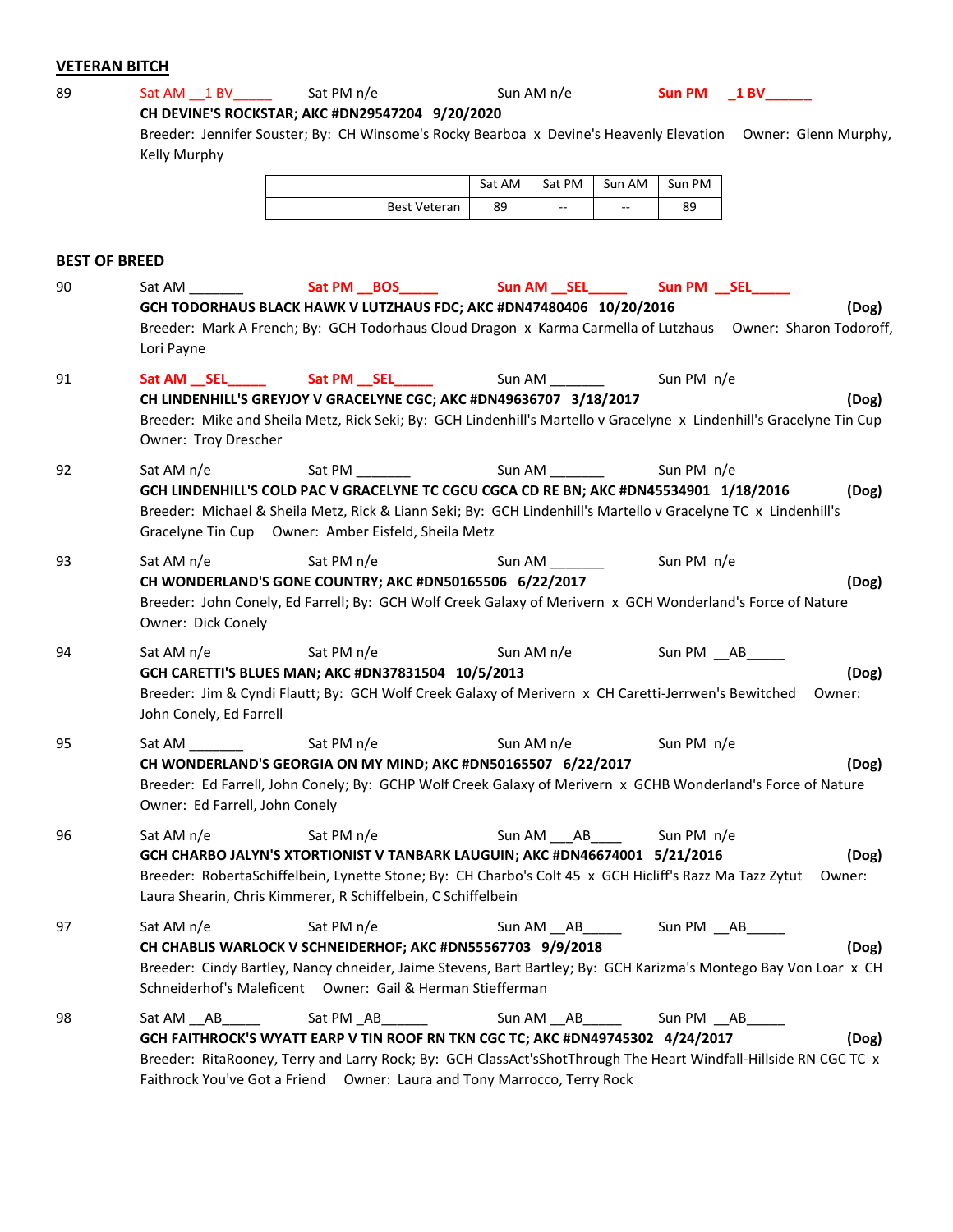| 99  | Sat AM n/e                                       | Sat PM n/e                                                                                                   | Sun AM AB                                                                                                                                                                                                        | Sun PM __BOS_____    |                         |
|-----|--------------------------------------------------|--------------------------------------------------------------------------------------------------------------|------------------------------------------------------------------------------------------------------------------------------------------------------------------------------------------------------------------|----------------------|-------------------------|
|     |                                                  | Owner: Phyllis & Martin Kalmer, Pat & Celeste Draper                                                         | GCH CHERPA-COASTLINE HIGH STAKES; AKC #DN48350203 10/21/2016<br>Breeder: Tom & Jackie Phillipbar, Pat & Celeste Draper; By: GCH Cherpa's Exxon of Lealynn x Coastline I Love Lucy                                |                      | (Dog)                   |
| 100 | Sat AM $n/e$                                     | Owner: Jeffrey Moebius, Evan & Tedi Ginsberg, Maria Oster                                                    | Sat PM AB <b>Sun AM BOB</b> Sun PM n/e<br>CH TATUM'S WELOVE TO TRUMP THAT!; AKC #DN48183701 6/25/2016<br>Breeder: Jeffrey Moebius, Mindy Kletzien; By: Marquis' Eastbound and Down x Welove DuChien's Baby Glock |                      | (Dog)                   |
| 101 | Sat AM n/e                                       | CH ARK'S NOWELLE V TRIPPHILL TKN; AKC #DN55752605 11/9/2018<br>Owner: Teresa Coble, Mary Tripp, Robert Coble | Sat PM Sun AM __ AB_____________ Sun PM n/e<br>Breeder: Mary Tripp, Robert Coble, Teresa Coble; By: Scharo Ark Looking for Trouble x Scharo Ark Xmas Anticipation                                                |                      | (Dog)                   |
| 102 | Sat AM n/e<br>Thacker                            | Sat PM n/e<br>GCH WOODSIDE'S ARABELLA; AKC #DN54223101 11/30/2017                                            | Sun AM n/e<br>Breeder: Sandy Anderson; By: GCH Woodside's Maxamillion x CH Woodside's Dazzle Owner: Karen Swecker-                                                                                               | Sun PM __ AB______   | (Bitch)                 |
| 103 | Clubs V Surigo Owner: Seth Keida                 | Sat PM n/e                                                                                                   | Sun AM n/e<br>GCH GREENLEAF'S FIRESTARTER SURIGO CROSS TIMBERS; AKC #DN44991604 2/6/2016<br>Breeder: Patrick Green, Nancy McDonald, Erin Nellis; By: GCH Kennelwood's Man U Man x GCH Greenleaf's Deuce of       | Sun PM $\frac{1}{2}$ | (Bitch)                 |
| 104 | Sat AM SEL<br>Laura Shearin, Jack Gillespie      |                                                                                                              | GCH CHARBO-JALYN THAT OLD BLACK MAGIC V LAUGUIN; AKC #DN43525501 6/20/2015<br>Breeder: Roberta Schiffelbein, Lynette Stone; By: CH Charbo's Colt 45 x GCH Hicliff's Razz Ma Tazz Zytut                           |                      | (Bitch)<br>Owner:       |
| 105 | Sat AM n/e<br>Verna Kubik, Virginia Bailey       | Sat PM n/e                                                                                                   | Sun AM n/e<br>CH KUBISTRAUMS BIG ROCK CANDY MOUNTAIN; AKC #DN50209601 6/20/2017<br>Breeder: Verna Kubik, Virginia Bailey; By: GCH Gloomsberry's Amadeus x CH Kubistraums Tahoe II HT RN                          | Sun PM __ SEL____    | (Bitch)<br>Owner:       |
| 106 | Pat Walker, Deb Norman                           | CH WOLF CREEK GLITTER IN THE AIR; AKC #DN51526101 9/29/2017                                                  | Breeder: Pat Walker, Deb Norman; By: GCH Lacomtesse Bellamy x CH Wolf Creek Serena V Wonderland                                                                                                                  |                      | (Bitch)<br>Owner:       |
| 107 | Sat AM n/e<br>Conely, Ed Farrell                 | Sat PM ______                                                                                                | Sun AM n/e<br>CH WONDERLAND'S JUNE CARTER CASH; AKC #DN54159701 5/31/2018<br>Breeder: John Conely, Ed Farrell; By: CH Kenlyn's Aries V HiCliff x GCH Wonderland's Force of Nature                                | Sun PM n/e           | (Bitch)<br>Owner: John  |
| 108 | Sat AM n/e<br>Sherman                            | Sat PM<br>CH KRYSTAL'S RUN FOR YOUR MONEY; AKC #DN50479202 6/8/2017                                          | Breeder: M & K Sherman; By: GCH Cherpa's Exxon of Lealynn x Elite Design Asia Tokaye Dershimer                                                                                                                   |                      | (Bitch)<br>Owner: M & K |
| 109 | Sat AM n/e<br>Owner: Barbara Benson, Kent Boyles |                                                                                                              | Sun AM __ AB ______<br>CH KENLYN'S THERE IS A TIME OF WILDWOOD; AKC #DN49435205 3/3/2017<br>Breeder: Kent Boyles, Barbara Benson; By: GCH Karizma's Morocco Kaleef Von Loar PT x CH Marquis Miata v Kenlyn       | Sun PM               | (Bitch)                 |
| 21  |                                                  | NAVA'S I'M THE ONE OF CHABLIS (See 12-18 Dog / MOVE UP)                                                      |                                                                                                                                                                                                                  |                      |                         |